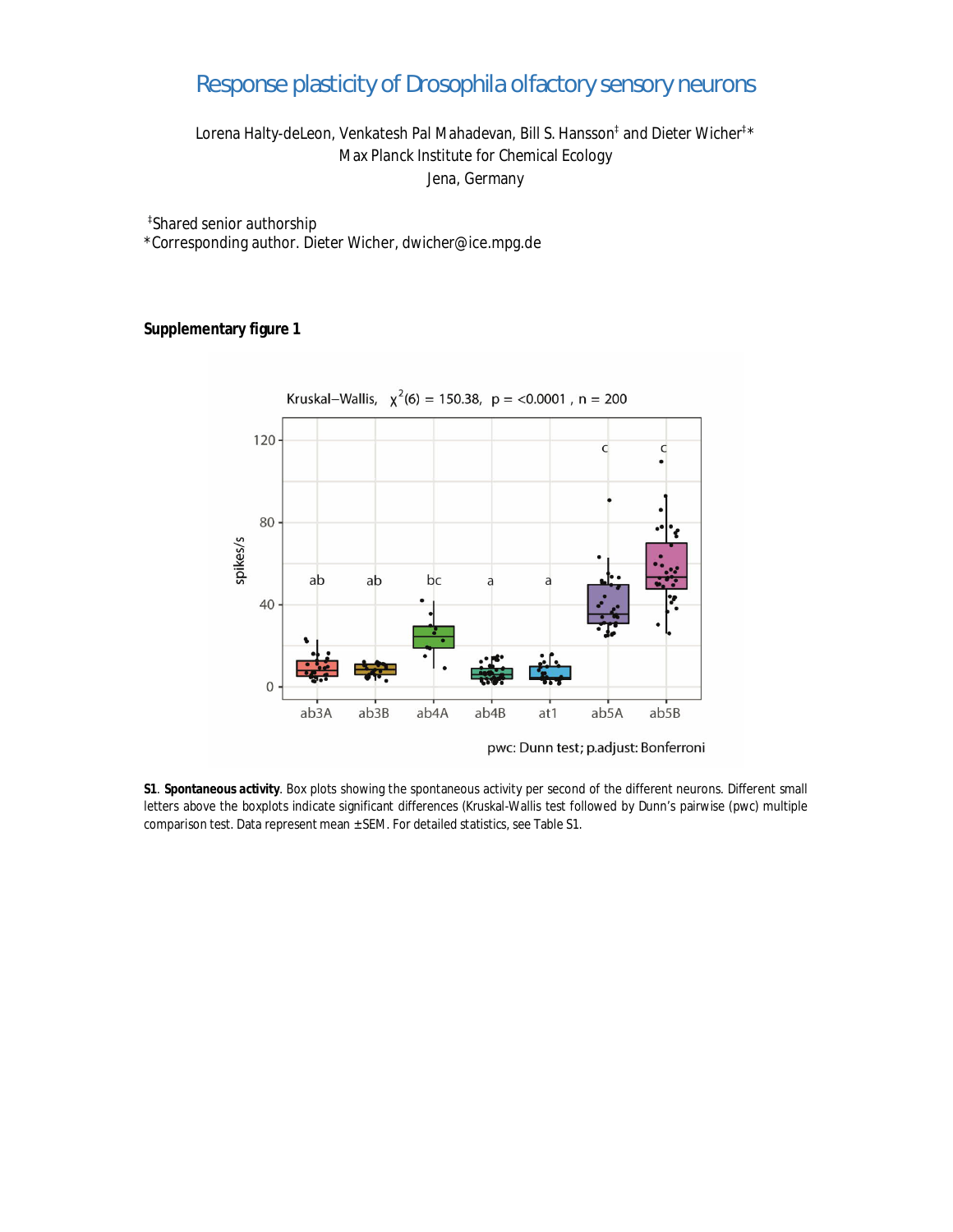

**S2**. **Response velocity**. Squares depict the maximum velocity of the first (black) and second (gray) response for each neuron. Data extracted as the first derivative (df<sub>norm</sub>/dt) from curves in Figure 1B. Data represent maximum  $\pm$  SEM, two tail t-test, ns not significant.





**S2**. **No sensitization in Or56a neurons**. **A,B,C**: Kinetics show averaged time course of the change in fluorescence intensity (ΔF/F0) in *Drosophila* OSNs after application of 0.3 nM geosmin (arrows). At 0.3 nM there is no difference between applications in outer dendrites (**A**, n=7), inner dendrites (**B**, n=6) and soma (**C**, n=8). **D,E,F**: maximum increase in ΔF/F0 after geosmin application in the different compartments as in A-C. **G,H,I:** No responses are observed after 0.1 nM geosmin application (arrows). Gray bar indicates where data was normalized to obtain ΔF/F<sub>0</sub>. Data represent mean ± SEM; two-tail paired t-test, ns not significant.